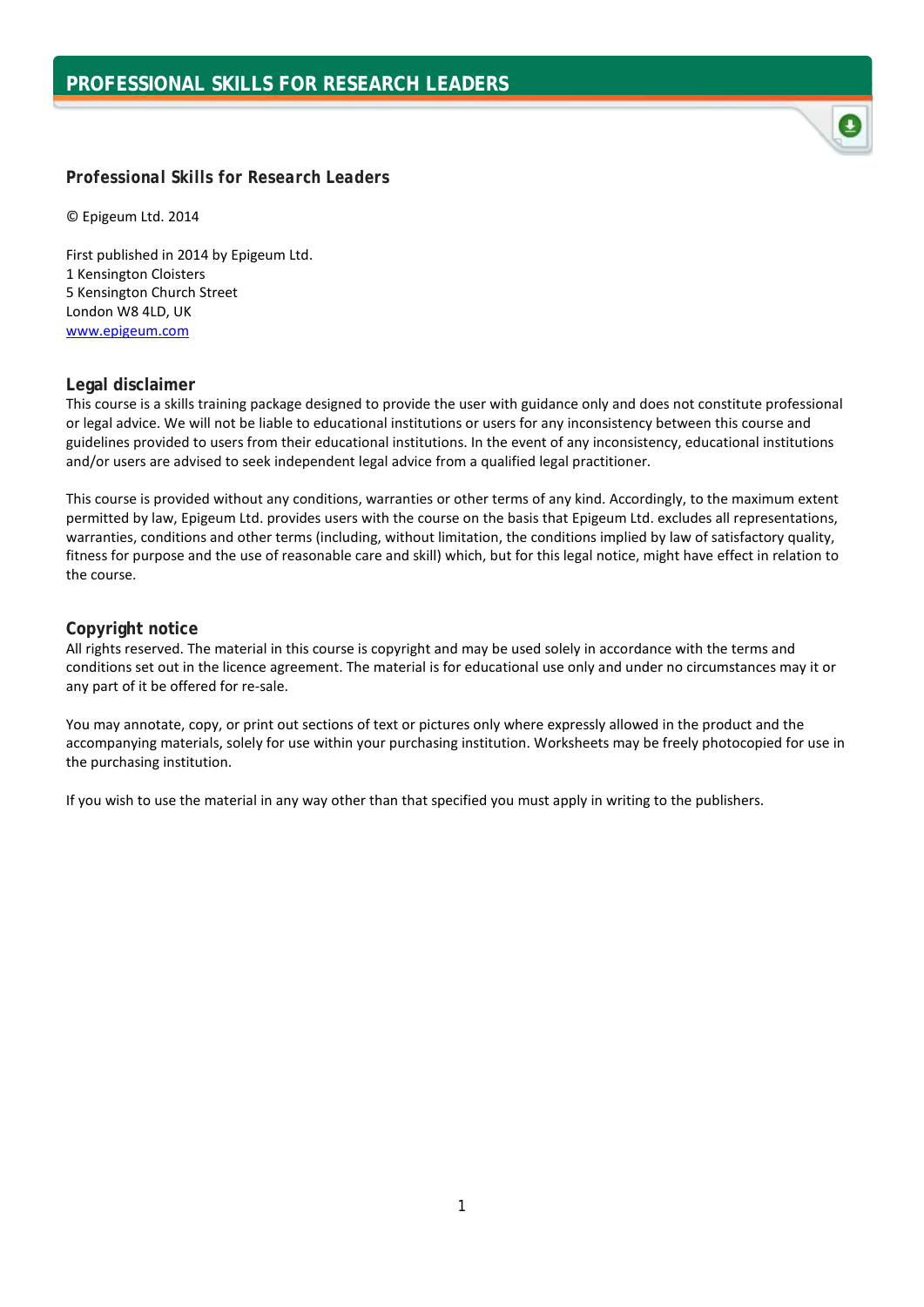# **PROFESSIONAL SKILLS FOR RESEARCH LEADERS**



**Head of Editorial:** Catherine Travers; **Senior Editor:** Victoria Pavry; **Lead Editor:** Leah Holroyd; **Editorial Assistants:** Sarah Grant, Lily Mehrbod, Anna Byrne.

 $\bullet$ 

Freelance: Joanna Shock, Rebecca Sams, Ruth Mackay

**Head of Production:** James Connor; **Web Developer:** Hamza Shaker; **Interactive Web Developer:** Richard Hastings; **Digital Designer:** Tom Pritchard.

**Video filming:** Richard Hastings, Andrew Langcake **Final-Cut Video Editor:** Federico Fianchini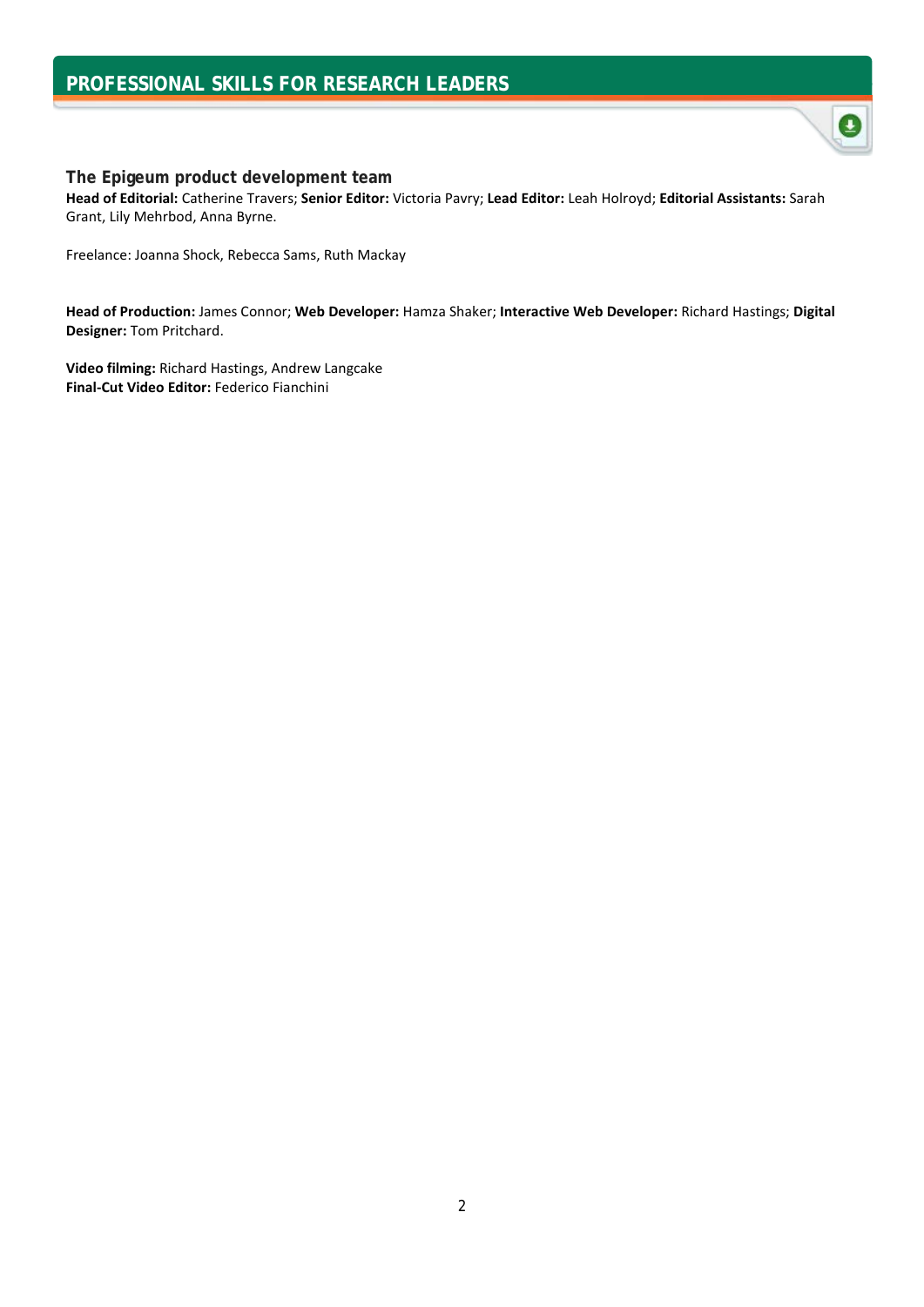

The authors and publisher would like to thank the following organisations and individuals for permission to reproduce copyright material:

#### *Professional Skills for Research Leaders* **'Introduction***'* **by Professor Shelda Debowski**

Graham Cheetham, Geoff Chivers, Edward Elgar Publishing Inc. and George Beaton for the list of characteristics of a profession, originally published in Cheetham & Chivers (2005) *Professions, Competence and Informal Learning*. Northampton, MA: Edward Elgar Publishing Inc., p.20, and quoted in Beaton (2010) *Why Professionalism is Still Relevant*. Canberra: Professions Australia, p.4. Available online at [www.professions.com.au/Files/Professionalism\\_Beaton.pdf](http://www.professions.com.au/Files/Professionalism_Beaton.pdf) [accessed 10th January 2014].

#### *Professional Skills for Research Leaders*

**'Developing and consolidating your research career' by Dr Dave Filipović-Carter**

Shelda Debowski and McGraw-Hill for the use of the 'Career T' template from Debowski, S. (2012) *The New Academic: A Strategic Handbook*, Maidenhead, UK: McGraw Hill & Oxford University Press, pp. 199-201.

Jo Owen and Pearson PLC for the use of the 'power web' from Owen, J. (2007) *Power at Work: The Art of Making Things Happen*, FT-Prentice Hall: Harlow, p. 34.

The Royal Society for the use of statistics from Royal Society (2010) *The Scientific Century: Securing Our Future Prosperity*, London: Royal Society, p. 14. Available online at [http://royalsociety.org/uploadedFiles/Royal\\_Society\\_Content/policy/publications/2010/4294970126.pdf](http://royalsociety.org/uploadedFiles/Royal_Society_Content/policy/publications/2010/4294970126.pdf) [accessed 10th January 2014].

#### *Professional Skills for Research Leaders* **'Funding your research' by Dr Jacob Levin**

The Institute for Money, Technology and Financial Inclusion, UC Irvine for the use of material adapted from a research project proposal.

Kendra Mingo/NCURA, Shelda Debowski and McGraw-Hill for the use of the grant readiness questionnaire adapted from Mingo, K. (n.d.) 'NCURA Grant Readiness Questionnaire', Willamette University, and Debowski, S. (2012) *The New Academic: A Strategic Handbook*, Maidenhead, UK: McGraw Hill & Oxford University Press.

The National Institutes of Health for the use of review criteria from NIH (2012) 'Research Review Criteria at a Glance'. Available online at [http://grants.nih.gov/grants/peer/guidelines\\_general/Review\\_Criteria\\_at\\_a\\_glance-research.pdf](http://grants.nih.gov/grants/peer/guidelines_general/Review_Criteria_at_a_glance-research.pdf) [accessed 10th January 2014].

#### *Professional Skills for Research Leaders* **'Research collaboration' by Professor Nicholas Steneck**

Professor Nicholas Steneck for use of the material from Third World Conference on Research Integrity (2013) *Montreal Statement on Research Integrity in Cross-Boundary Research Collaborations*. Available online at http://wcri2013.org/Montreal Statement e.shtml [accessed 10th January 2014].